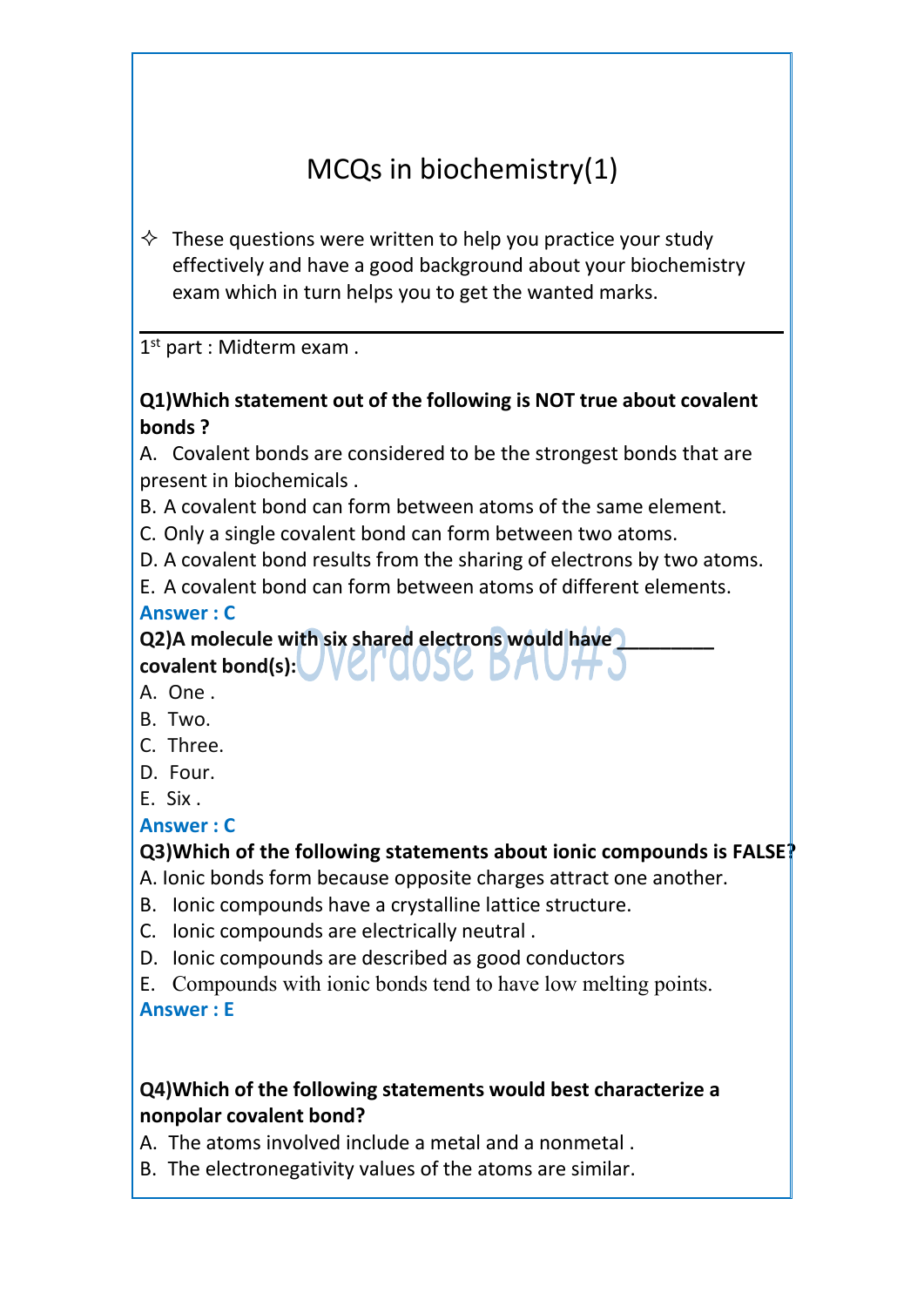C. The molecular shape is always linear.

D. The molecule is capable of hydrogen bonding .

E. B and C .

### **Answer : B**

**Q5)Which of the following bonds is(are) responsible for most of reversible interactions of biochemicals :**

A. Hydrogen bonds .

- 
- B. Ionic bonds .<br>C. Metallic bonds .
- D. Van der waals interactions .
- E. A,B and D .

# **Answer : E**

### **Q6)The interactions between nonpolar molecules in water are called :**

- A. Hydrogen bonds.
- B. Hydrophobic interactions .
- C. Ionic interactions .
- D. Hydrophilic interactions .
- E. A and B .

### **Answer : B**

**Q7)One out of the following statements is INCORRECT about hydrogen bonds :**

A. Hydrogen bonds are weak in comparison to covalent bonds.

B. Hydrogen bonds in ice and water are unaffected by melting and boiling .

C. Hydrogen bonds require a high input of energy in order to break the bonds between molecules .

D. Hydrogen bonds have a vital involvement in stabilizing the three dimensional structure of proteins.

E. None of the above

**Answer : B**

# **Q8)A biologically useful definition of a base is :**

- A. A molecule that acts as a proton (H+) acceptor.
- B. A molecule that forms micelles in water .
- C. A molecule that has both positive and negative ends .
- D. A molecule that acts as a proton (H+) donor .
- E. All of the above .

**Answer : A**

### **Q9) Which of the following statements regarding acids and bases is correct :**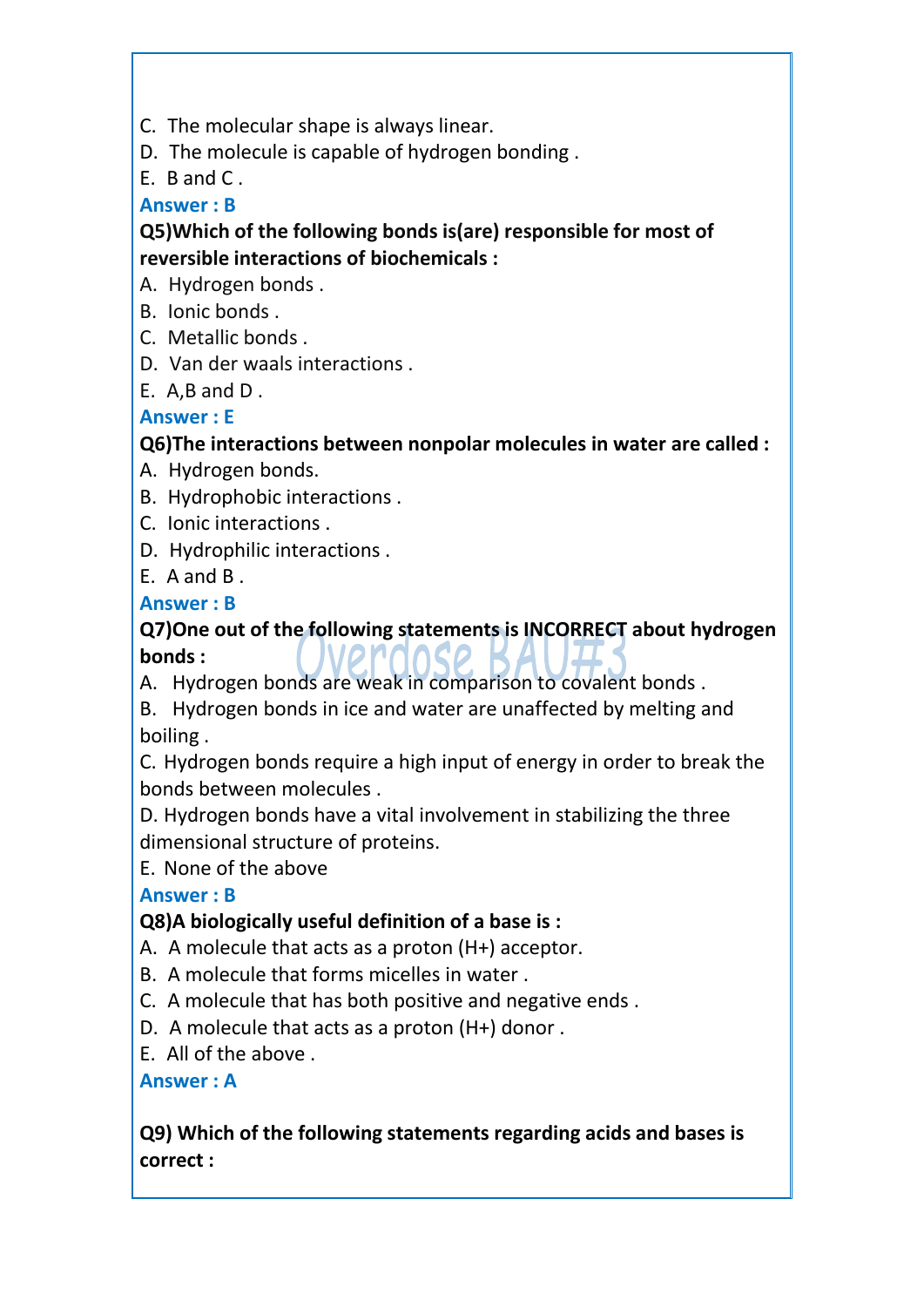A. Acids increase the pH, and bases decrease the pH.

B. Acids increase the proportion of hydrogen ions (H+), and bases reduce the proportion of H+.

- C. Acids combine with bases to form buffers.
- D. Acids combine with bases to form salts
- E. B and D

**Answer : E**

# **Q10)Which of the following is NOT an example of a weak acid?**

- A. Lactic acid .
- B. Carbonic acid .
- C. Sulfuric acid .
- D. Pyruvic acid .

**Answer : C**

### **Q11)A buffer solution comprises which of the following?**

- A. A weakacid in solution .
- B. A strong acid in solution .
- C. A weak base in solution .
- D. A weak acid and its conjugate base in solution .
- F. None of the above  $\sqrt{\rho}$

#### **Answer : D**

### **Q12)Methyl orange in acidic solution is:**

- A. Colorless .
- B. Red colored .
- C. Yellow colored .
- D. Pink colored .
- E. Doesn't change .

#### **Answer : B**

### **Q13)Process in which acids (H + ) and bases (OH -) react to form salts and water is called :**

- A. Neutralization
- B. Hydrogenation
- C. Halogenation
- D. Sublimation

#### **Answer : A**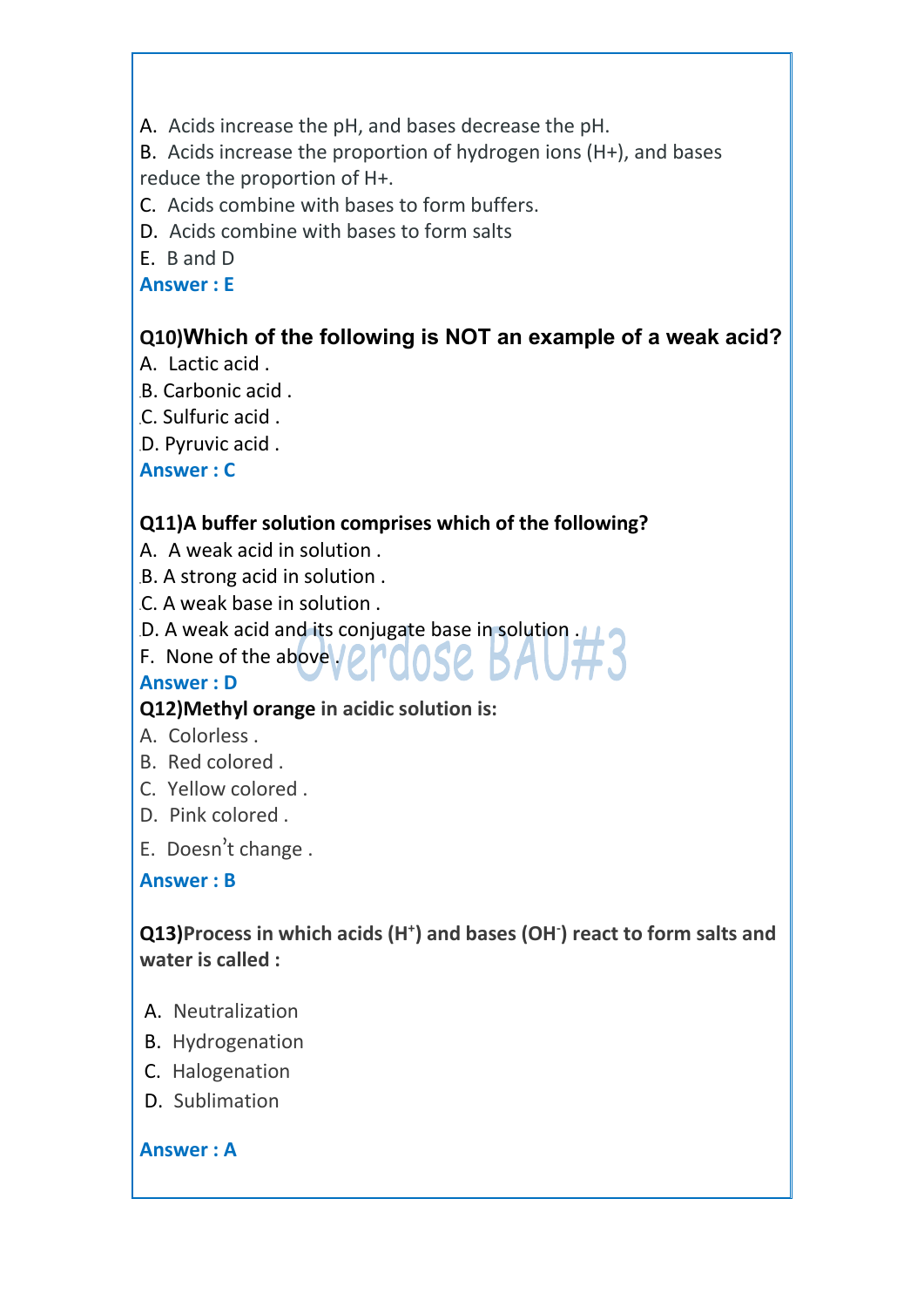# **Q14)Which of the following acids is commonly found in sour milk,sour cream, yogurt, and cottage cheese :**

- A. Malic Acid .
- B. Citric Acid .
- C. Acetic Acid .
- D. Lactic Acid .
- E. Butyric Acid .

**Answer : D**

# **Q15)Which one out of the following functional groups is found in all organic acids :**

- A. Carboxyl Group .
- B. Aldehyde Group .
- C. Carbonyl Group .
- D. Amide Group .

**Answer : A**

# **Q16)Out of these elements , which one is considered to have the highest electronegativity value** Se BAU#3

- A. Nitrogen .
- B. Oxygen .
- C. Sulfur .
- D. Hydrogen .
- E. Carbon .

# **Answer : B**

# **Q17)Phenolphthalein in basic solution is :**

- A. Purple Colored .
- B. Pink Colored .
- C. Colorless .
- D. Blue Colored .

#### **Answer : A**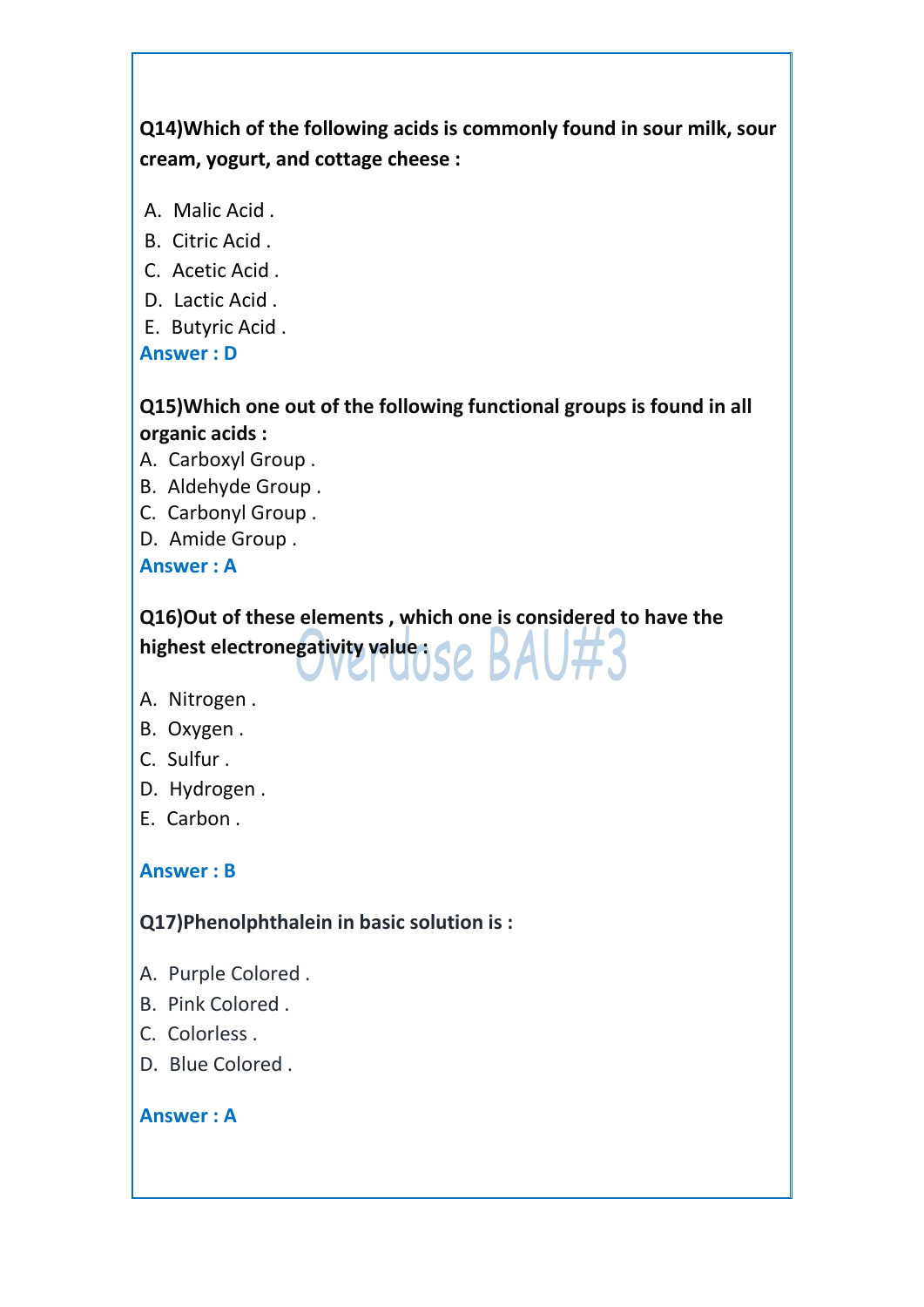# **Q18)One of the following bases helps in neutralization of stomach acid (HCl) effectively :**

A . Mg(OH)2 .

- B. KOH .
- C. NaOH .
- D. Ca(OH)2 .
- E. LiOH .

# **Answer : A**

# **Q19)A hydrogen bond donor is typically :**

- 
- A. Weakly electronegative atom covalently bonded to a hydrogen.<br>B. Highly electronegative atom covalently bonded to a hydrogen.<br>C. Weakly electronegative atom with an unshared pair of electrons.
- 
- D. Highly electronegative atom with an unshared pair of electrons.
- E. None of the above .

**Answer : B**

# **Q20)Which of the following statements is true about buffer solutions :**

A. They maintain a relatively constant pH when either acids or bases are added to them .

B. They are found only in living systems and biological fluids.

C. Buffers are substances that help resist shifts in pH by releasing H+to a solution when acids are added .

D. Buffers are substances that help resist shifts in pH by both donating to a solution when bases are added, and accepting H+ when acids are added.

E. A and D

**Answer : E**

# **Q21)Normal pH of the blood is :**

- A. 7.4
- B. 7.2
- C. 7.0
- D. 7.3

# **Answer : A**

# **Q22)The polarity of water molecule is due to :**

A. Difference in electronegativity between H and O in water molecule .

- B. The readily ionizing behaviour of water .
- C. The positive charge of water molecule .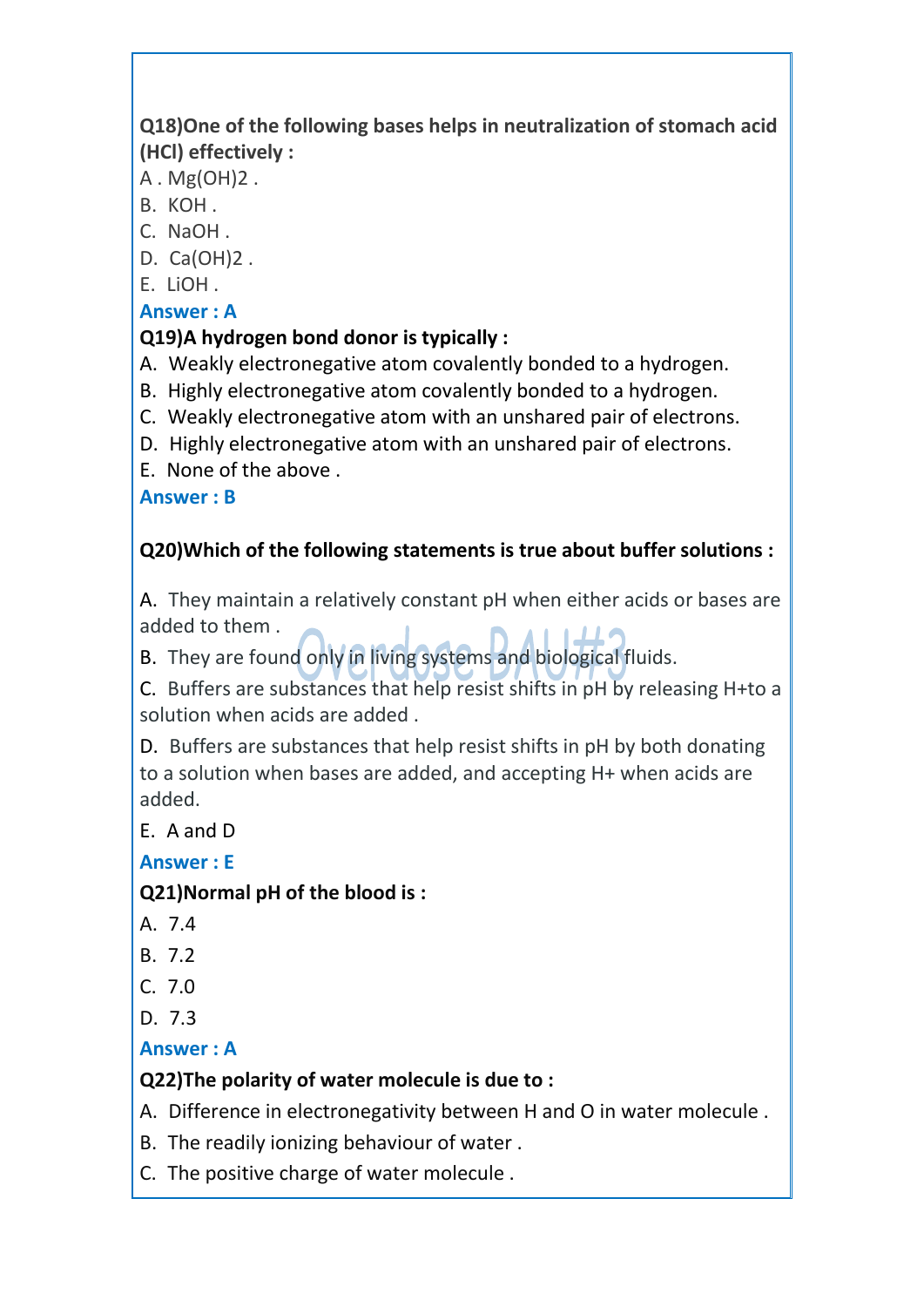D. The linear geometry of water molecule .

# **Answer : A**

**Q23)The water level in the human body is regulated by the hormone :**

- A. ACTH .
- B. Oxytocin.
- C. FSH .
- D. Epinephrine .

**Answer : B**

# **Q24)Quantitatively, the most significant buffer system in plasma is:**

- A. Phosphate buffer system .
- B. Carbonic acid-bicarbonate buffer system.
- C. Lactic acid-lactate buffer system .
- D. Protein buffer system.
- E. haemoglobin buffer.

# **Answer : B**

# **Q25)Concentration of the following is higher in intracellular fluid than in extracellular fluid:**

- A. Sodium .
- B. Potassium .
- C. Chloride .
- D. Bicarbonate .
- E. Calcium .

# **Answer : B**

# **Q26)Relating to Antidiuretic Hormone which of the following statements is correct :**

- A. It is secreted by hypothalamus .
- B. Secretion is increased when osmolality of plasma decreases
- C. Increased obligatory reabsorption of water .
- D. Acts on distal convoluted tubules and collecting ducts .
- E. It is secreted in the pancreas .

# **Answer : D**

# **Q27)The following buffer systems are found in the kidney EXCEPT :**

A. Protein buffer system .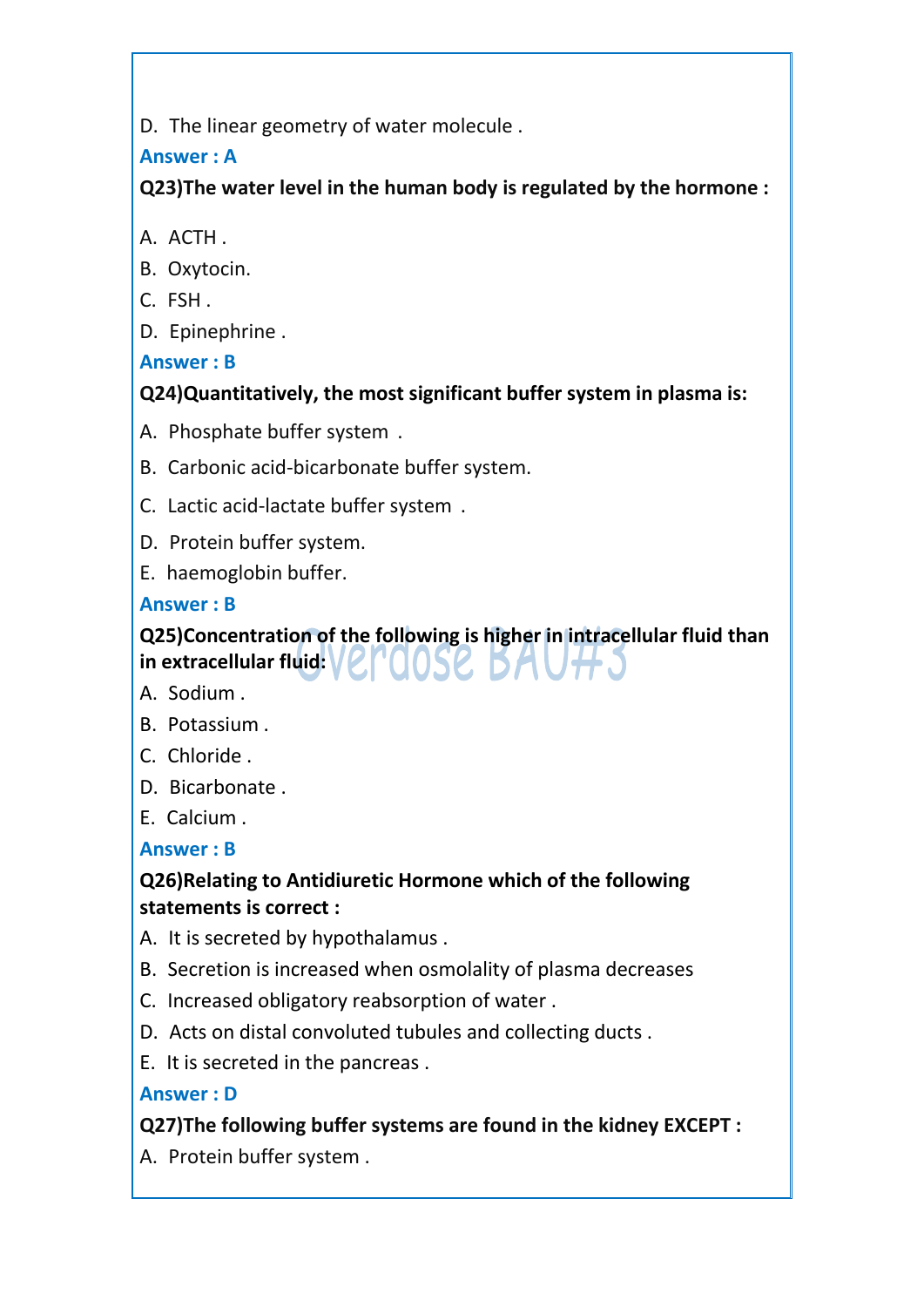- B. Ammonia buffer system .
- C. Phosphate buffer system .
- D. Bicarbonate buffer system.

#### **Answer : A**

#### **Q28)Carnosine is a dipeptide of histidine and \_\_\_\_\_ :**

- A. β-Alanine
- B. β-lysine
- C. Tryptophan
- D. α-lysine
- E. α-alanine

#### **Answer : A**

#### **Q29)Glycine and proline are the most abundant amino acids in the structure of:**

- A. Hemoglobin .
- B. Myoglobin .
- C. Insulin .
- D. Collagen .

#### **Answer : D**

**Q30)Which out of the following amino acids is a precursor for a mediator of allergies and inflammation :**

- A. Histidine .
- B. Tyrosine.
- C. Phenylalanine .
- D. Tryptophan .

#### **Answer : A**

#### **Q31) Which out of the following amino acid is a precursor of niacin (B3):**

- A. Tyrosine .
- B. Threonine .
- C. Tryptophan .
- D. Phenylalanine .
- E. Glycine .

#### **Answer : A**

**Q32)Among these globular proteins , which one(s) has (have) 2 subunits:**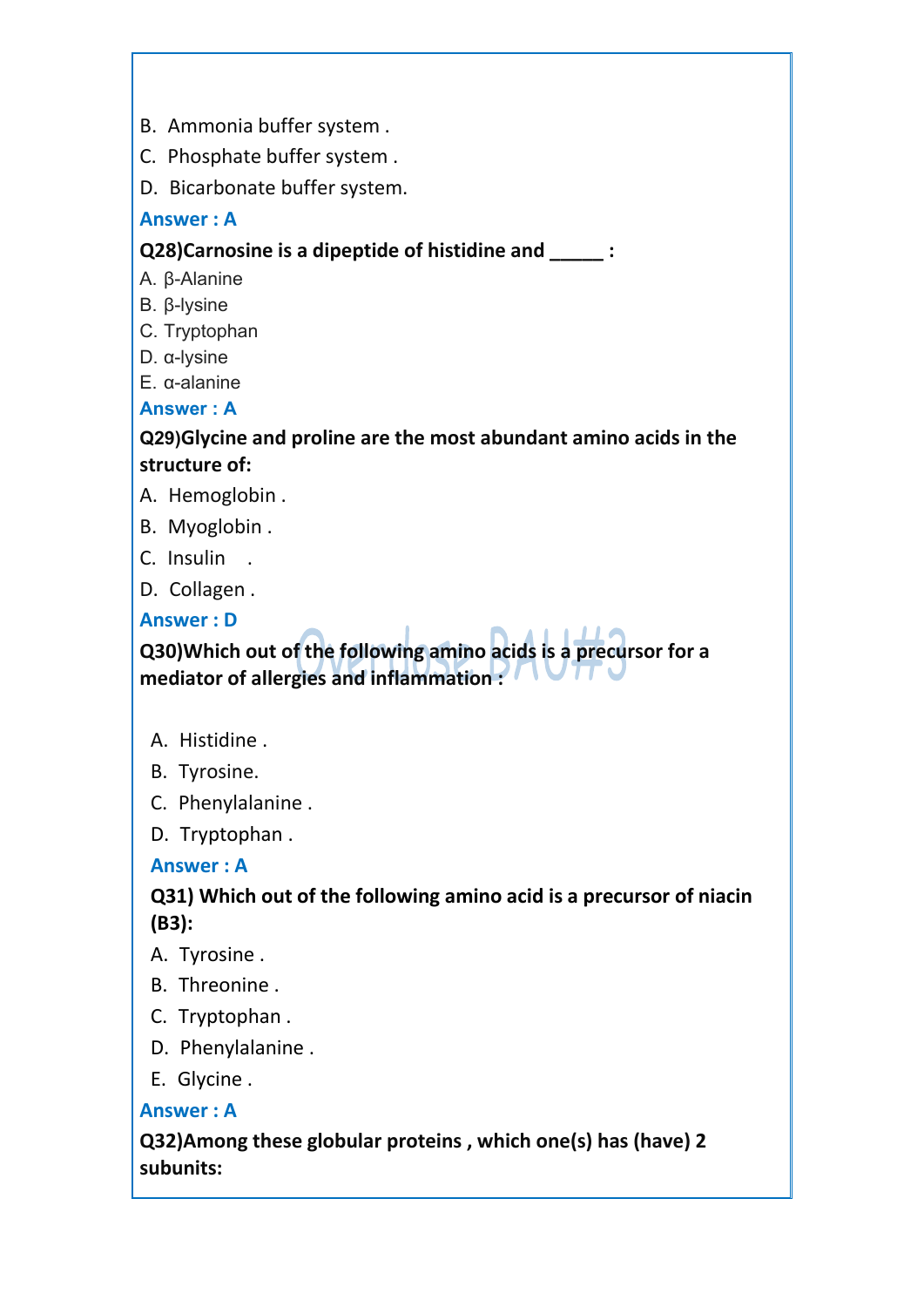A. Aldolase .

B. Alchhol dehydrogenase .

C.Triosephosphate isomerase .

D.Insulin .

E. B,C and D.

### **Answer : E**

### **Q33)Which of the following is NOT correct about alpha helix :**

- A. R groups are involved in the H bonds .
- B. All R groups point outward from helix .
- C. The hydrogen bonds are parallel to helical axis.
- D. Each peptide bond is trans and planar .
- E. There are 3.6 amino acid per turn .

### **Answer : A**

# **Q34)Which amino acid acts as precursor of dopamine :**

- A. Glycine .
- B. Histidine.
- C. Arginine .
- D. Glutamic acid .
- E. Tyrosine . **All and a deal**

# **Answer :E**

### **Q35)Which amino acid acts as a precursor for the biosynthesis of the neurotransmitter Serotonin :**

- A. Tryptophan .
- B. Tyrosine .
- C. Glycine .
- D. Arginine .
- E. Phenylalanine .

# **Answer :A**

# **Q36)One of the following amino acids is involved in urea cycle :**

- A. Ornithine .
- B. Citrulline .
- C. Arginine .
- D. Both a and b .
- E. All of the above .

#### **Answer : E**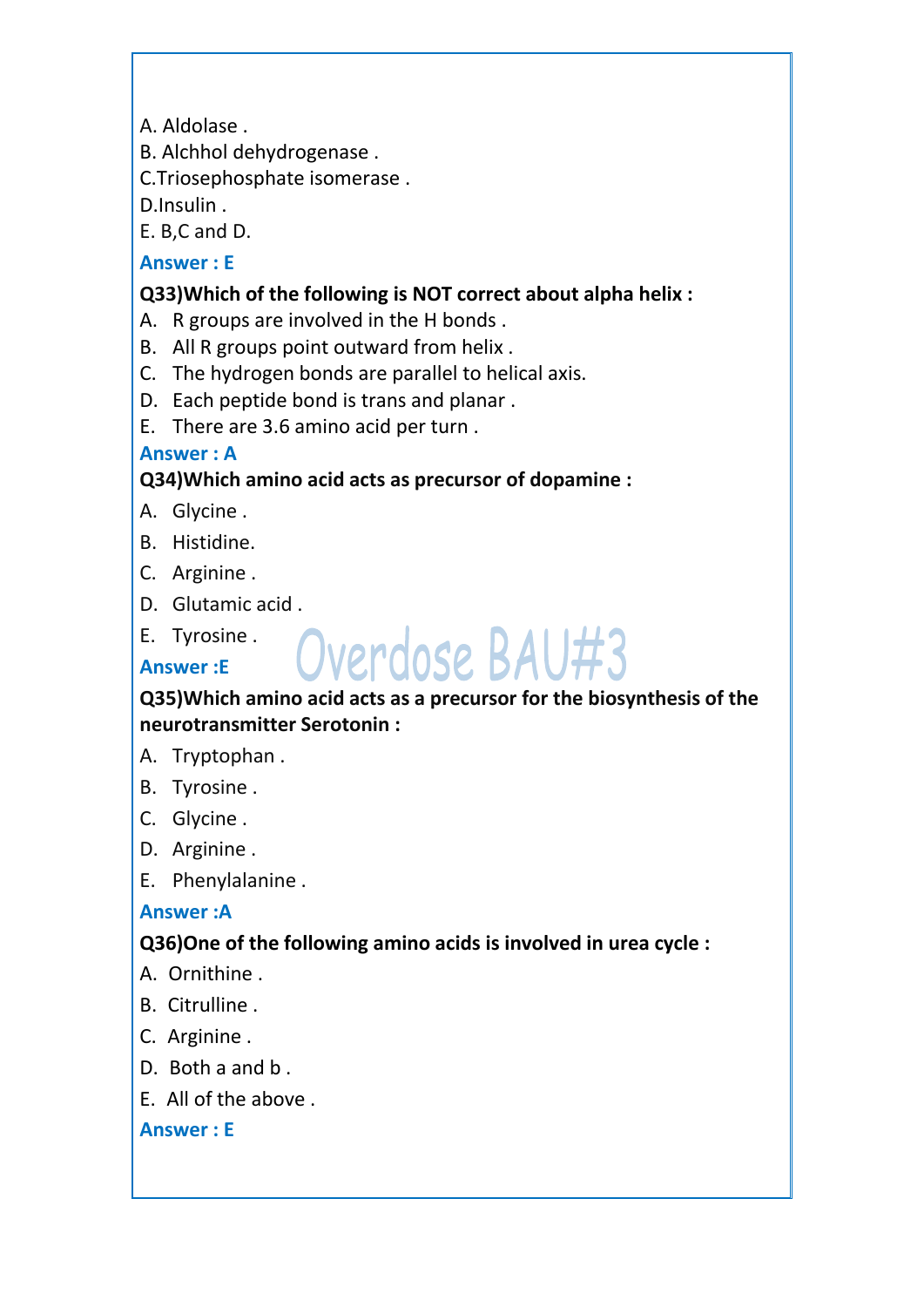### **Q37)One of the following amino acids is considered to be a precursor of epinephrine synthesis :**

- A. Glycine .
- B. Arginine .
- C. Histidine .
- D. Aspartic Acid .
- E. Tyrosine .

#### **Answer : E**

### **Q38)One of the following amino acids is involved in the synthesis of Nitric Oxide(NO) in animals :**

- A. Arginine .
- B. Phenylalanine .
- C. Aspartate .
- D. Ornithine .
- E. Glycine .

#### **Answer : A**

### **Q39)An amino acid with a sulfhydryl(-SH) group in its side chain :**

- A. Methionine . INOROCO
- B. Cysteine . VVVI UVJ
- C. Glycine .
- D. Tyrosine .
- E. Both A and B .

#### **Answer : B**

### **Q40)Among the following amino acids ; which one(s) is (are) sulfur -containing amino acid(s) :**

- A. Methionine .
- B. Cysteine .
- C. Glycine .
- D. Tyrosine .
- E. Both A and B.

**Answer : E**

### **Q41)The side chain of histidine contains :**

A. Indole ring .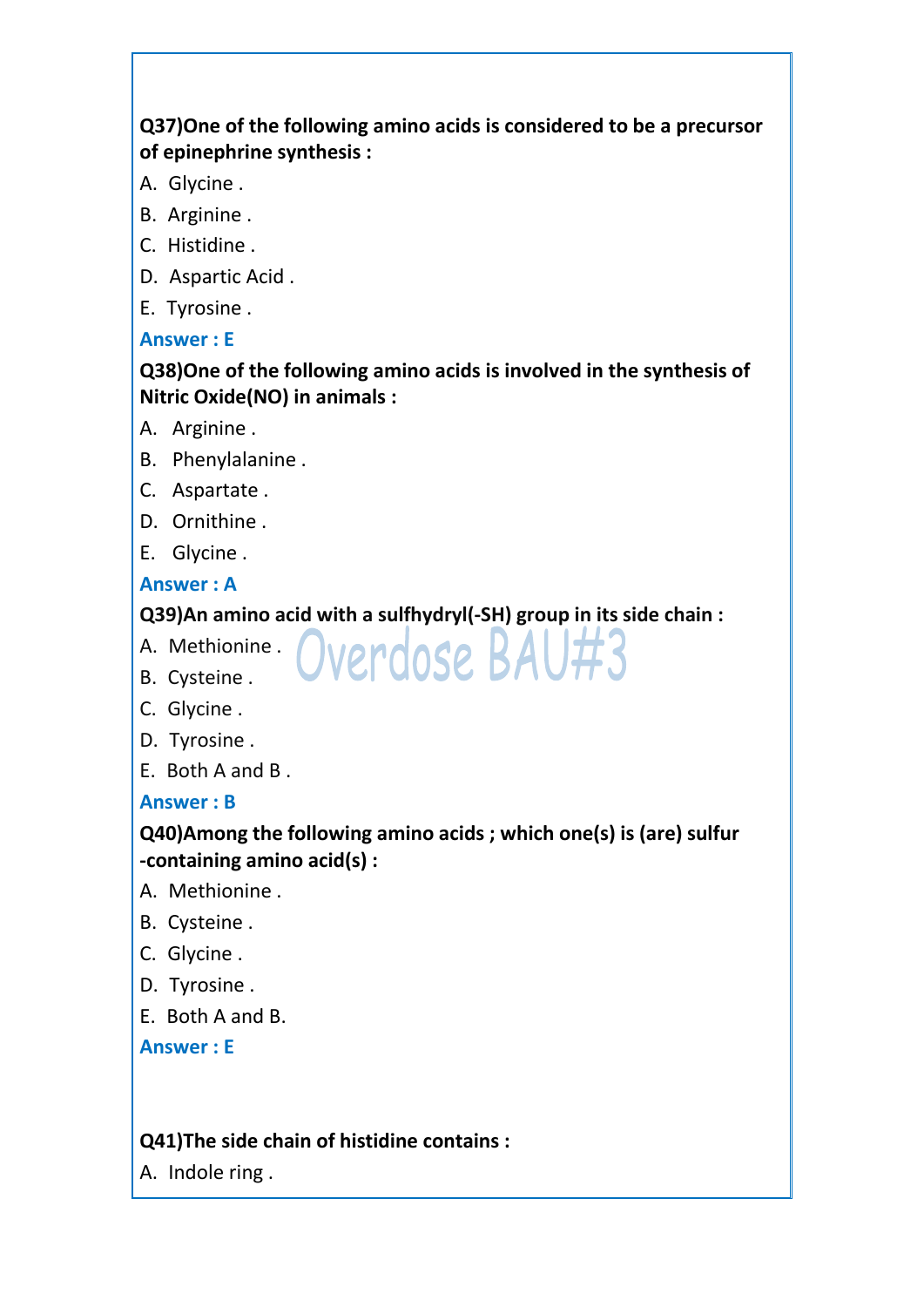- B. Phenol group .
- C. Imidazole ring .
- D. Guanidino ring .
- E. Both A and C .

#### **Answer : C**

#### **Q42)Which of the following amino acids is more likely to occupy the interior of a globular protein :**

A. Methionine .

- B. Aspartate .
- C. Lysine .
- D. Arginine .
- E. All of the above .

### **Answer : A**

#### **Q43)Naturally occurring proteins are usually polymers of :**

- A. D- amino acids .
- B. L- amino acids .
- C. A mixture of D and L amino acids .
- D. Either D amino acids or L- amino acids . A

#### **Answer : B**

### **Q44) Which of the following amino acids has an imino group in its side chain :**

- A. Proline .
- B. Asparagine .
- C. Glutamate .
- D. Histidine .

#### **Answer : A**

### **Q45)Isoelectric pH is designated as :**

- A. pKa .
- B. pI .
- C. Pi .
- D. None of the above .

#### **Answer :B**

**Q46)Blood clotting protein thrombin usually contains which of the following modified amino acids :**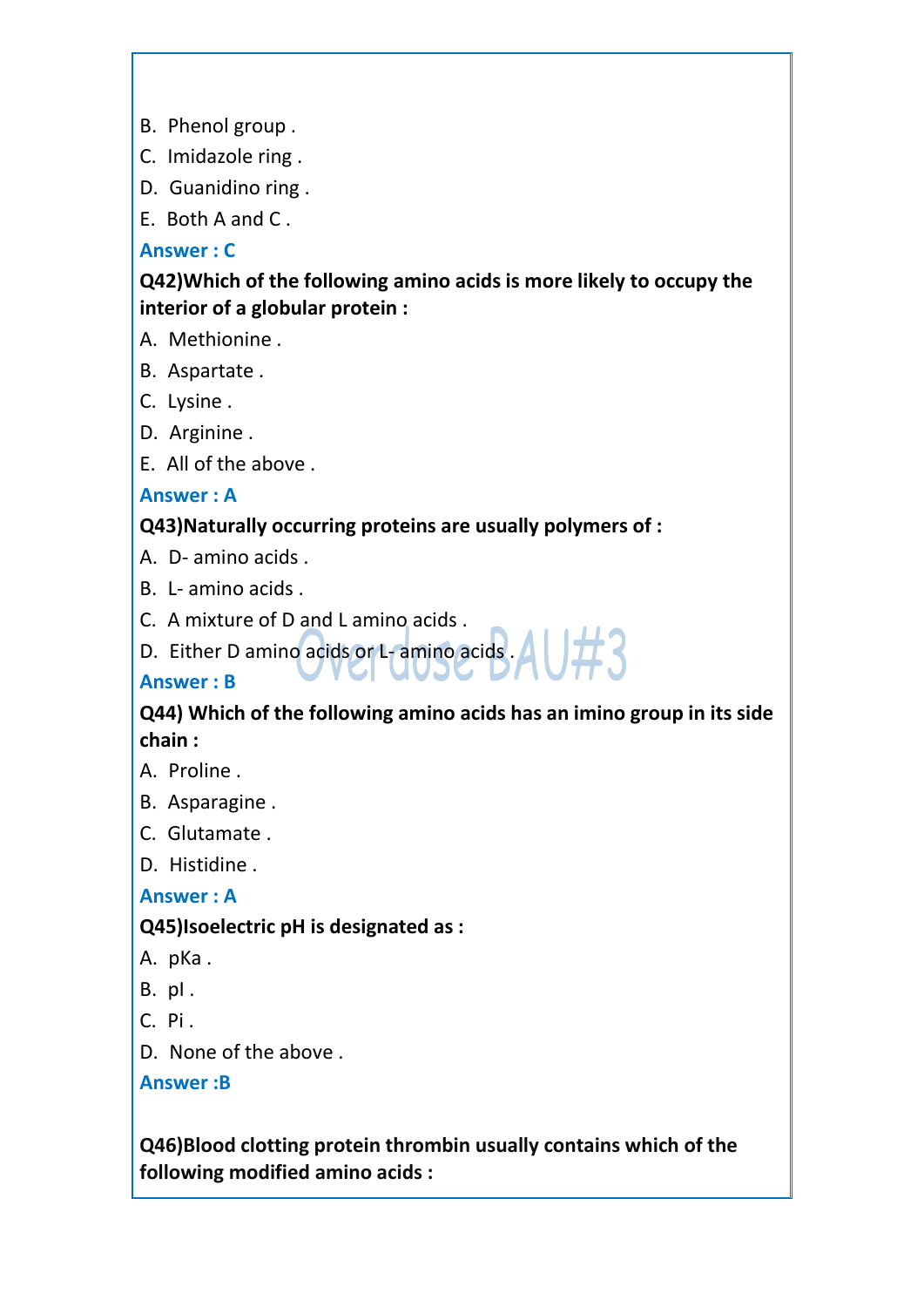A. 4-Hydroxy proline.

**B.** 5-Hydroxy lysine .

6-N-methyl lysine .

γ- Carboxy glutamate .

**Answer : D**

# **Q47)Which of the following statements about amino acids is correct?**

- A. Amino acids are classified according to the structures and properties of their side chains.
- B. Amino acids are uncharged at neutral pH.
- C. Amino acids in proteins are mainly in the D-configuration.
- D. Twenty four amino acids are commonly used in protein synthesis.

# **Answer : A**

# **Q48)Which type of bonding is responsible for the secondary structure of proteins:**

A. Disulfide bridges between cysteine residues.

B. Hydrogen bonding between the C=O and N-H groups of peptide bonds.

C. Peptide bonds between amino acids.

D. Salt bridges between charged side chains of amino acids.

# **Answer : B**

# **Q49)Which of the following statements about collagen is correct:**

- A. Collagen contains a high proportion of hydroxyproline residues.
- B. Collagen is a globular, intracellular protein.
- C. Collagen is of double helical structure .
- D. Post-translational modification of collagen involves vitamin A.
- E. Collagen contains only glycine and proline in its structure .

# **Answer : A**

# **Q50)Which amino acid can form disulfide bonds?**

- A. Glycine.
- B. Proline.
- C. Glutamate.
- D. Cysteine.

# **Answer : D**

# **Q51)Number of chiral centers in isoleucine is:**

A. 1.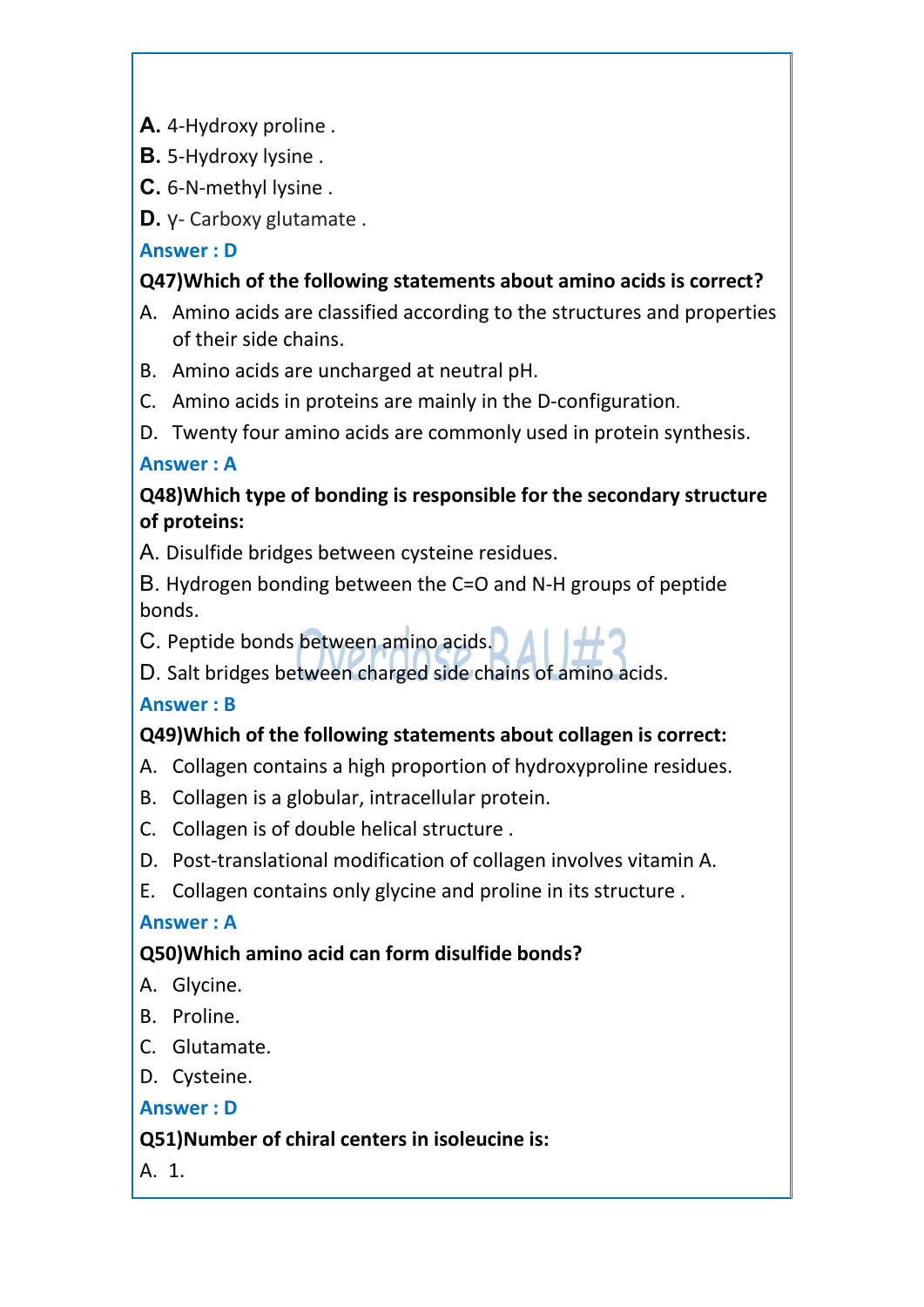- B. 2.
- C. 3.
- D. 4.

E. None .

# **Answer : B**

**Q52)Which of the following information is responsible to specify the three-dimensional shape of a protein :**

- A. The protein's peptide bonds .
- B. The protein's amino acid sequence .
- C. The protein's interaction with other polypeptides .
- D. Both B and C .

# **Answer : B**

# **Q53)During the formation of the peptide bond which of the following takes place**

A. Hydroxyl group is lost from its carboxyl group of one amino acid and a hydrogen atom is lost from its amino group of another amino acid.

B. Hydrogen atom is lost from its carboxyl group of one amino acid and a hydroxyl group is lost from its amino group of another amino acid .

C. Hydroxyl group is lost from its carboxyl group of one amino acid and a hydroxyl group is lost from its amino group of another amino acid .

D. Hydrogen atom is lost from its carboxyl group of one amino acid and a hydrogen atom is lost from its amino group of another amino acid .

# **Answer : A**

# **Q54)Which of the following statements is true about size-exclusion chromatography:**

- **A.** During the separation of a mixture of proteins, protein with smallest molecular weight is eluted first.
- **B.** During the separation of a mixture of proteins, protein with largest molecular weight is eluted first .
- **C.** During the separation of a mixture of proteins, protein with largest molecular weight is eluted last.
- **D.** During the separation of a mixture of proteins, protein with largest molecular weight flow around the beads

# **Answer : B**

**Q55)Which of the following statements is true about affinity chromatography :**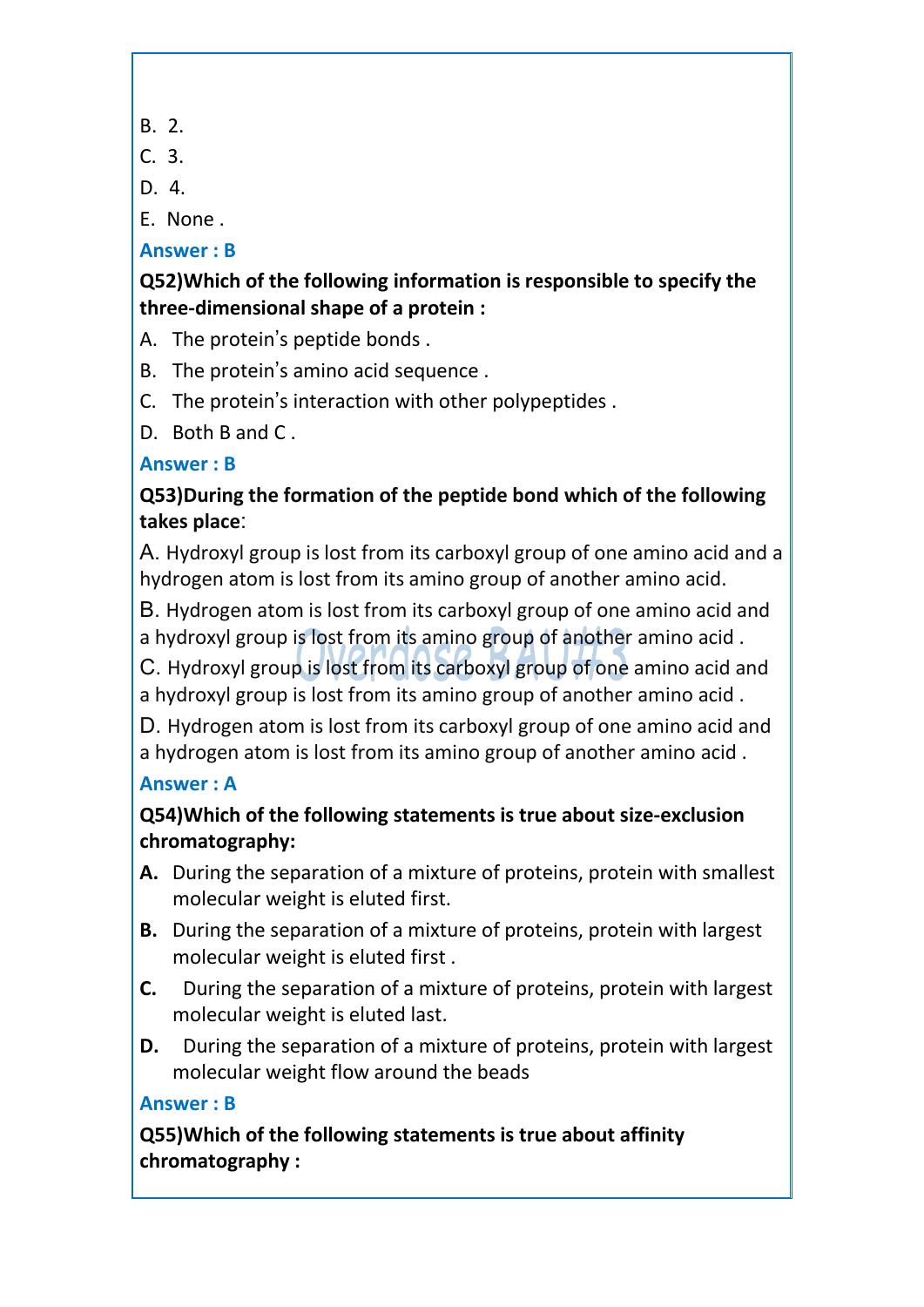A. During the separation of a mixture of proteins, the protein which does not bind to ligand is eluted first.

B. During the separation of a mixture of proteins, the protein which does not bind to ligand is eluted last.

C. During the separation of a mixture of proteins, the protein which binds to ligand is eluted first.

D. Unwanted proteins are eluted by ligand solution.

# **Answer : A**

**Q56)Regarding ion-exchange chromatography ;which of the following statements is true :**

A. This technique separates proteins mainly according to their molecular weight and charge .

B. The column matrix is a cationic exchanger when it is with bound anionic groups .

C. The column matrix is anionic exchanger when it is with bound anionic groups .

D. The column matrix is cationic exchanger when it is with bound cationic groups .

E. Both Cand D.  $N$ 

# **Answer : B**

# **Q57)One of the following provides a cation-exchange media :**

- A. Polystyrene resin (Dowex-50).
- B. Polystyrene resin (Dowex-1).
- C. DEAE .
- D. Both A and B.

# **Answer : A**

# **Q58)One of the following provides anion-exchange media :**

- A. DEAE .
- B. Polystyrene resin (Dowex-1).
- C. CM cellulose .
- D. Both A and B .

# **Answer : D**

# **Q59)Relating to affinity chromatography of Concanavalin A ; It specifically binds to :**

- A. Glucose .
- B. Sucrose .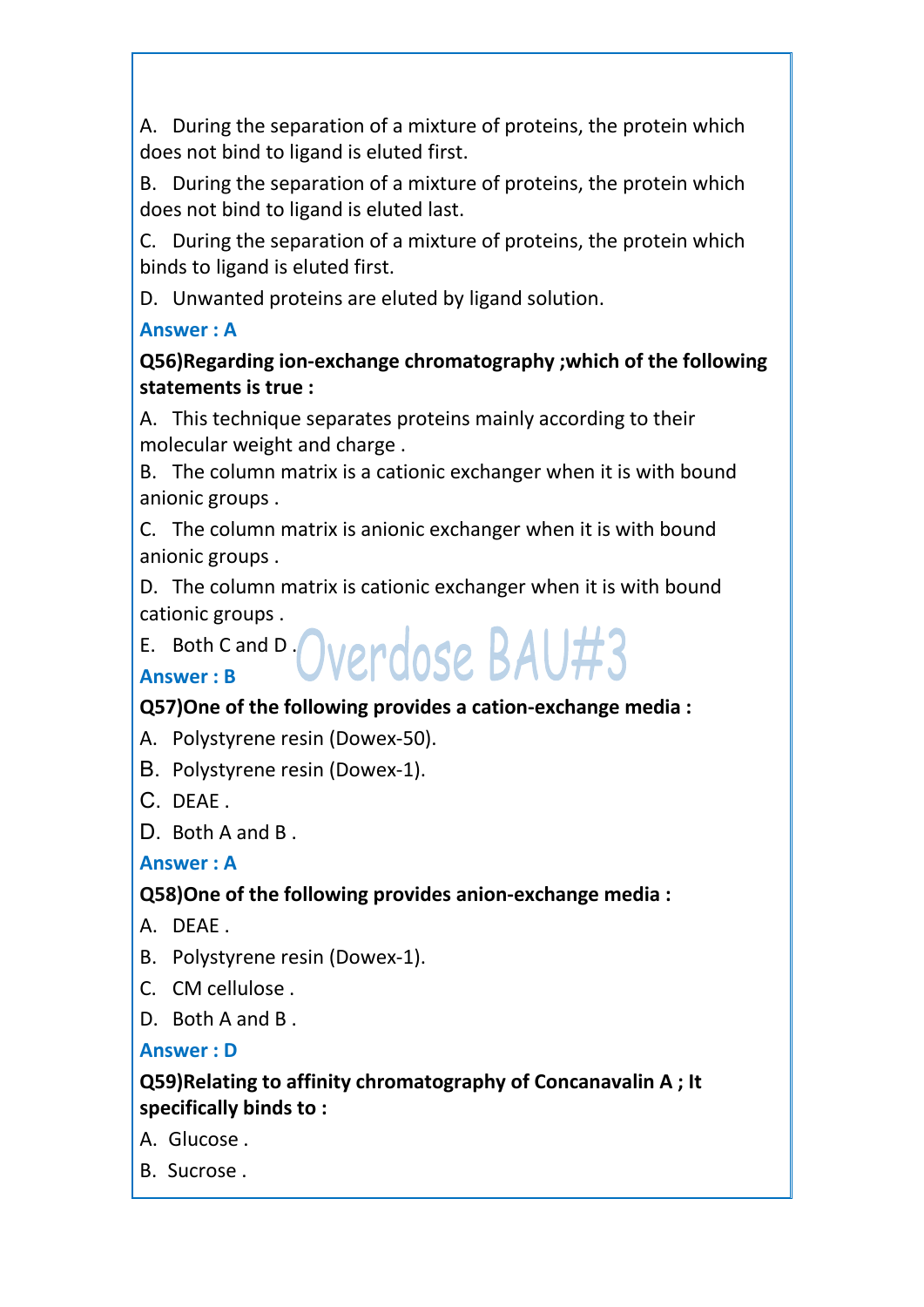- C. Maltose .
- D. Galactose .
- **E.** None of the above .

#### **Answer : A**

**Q60)During electrophoresis ;adding SDS(Sodium Dodecyl Sulfate ) allows us to :**

- A. Determine a protein's isoelectric point .
- B. Determine an enzyme's specific activity .
- C. Determine the amino acid composition of a protein .
- D. Preserve a protein's native structure and biological activity .
- **E.** Separate proteins exclusively on the basis of their molecular weights . **Answer : E**

# **Q61)The term** *specific activity* **differs from the term** *activity***in that specific activity :**

- A. Is measured only under optimal conditions .
- B. Is the activity (enzyme units ) in a milligram of protein .
- C. Is the activity (enzyme units )of a specific protein .
- D. Refers only to a purified protein
- **E.** Refers to proteins other than enzymes .

### **Answer : B**

# **Q62)Protein purification aims mainly to obtain a sample of :**

- A. Lowest amount of protein and highest specific activity .
- B. Highest amount of protein and highest specific activity .
- C. Highest volume , least amount of protein and highest specific activity .
- D. Highest percent recovery .

E. Both A and D.

### **Answer : A**

# **Q63)Electrophoresis is a process of :**

- A. Separating proteins on the basis of their electric charge .
- B. Separating proteins on the basis of their electric charge &size .
- C. Separating proteins on the basis of their amino acid composition .
- D. Separating proteins on the basis of their isoelectric point .
- E. Both B and C

### **Answer : B**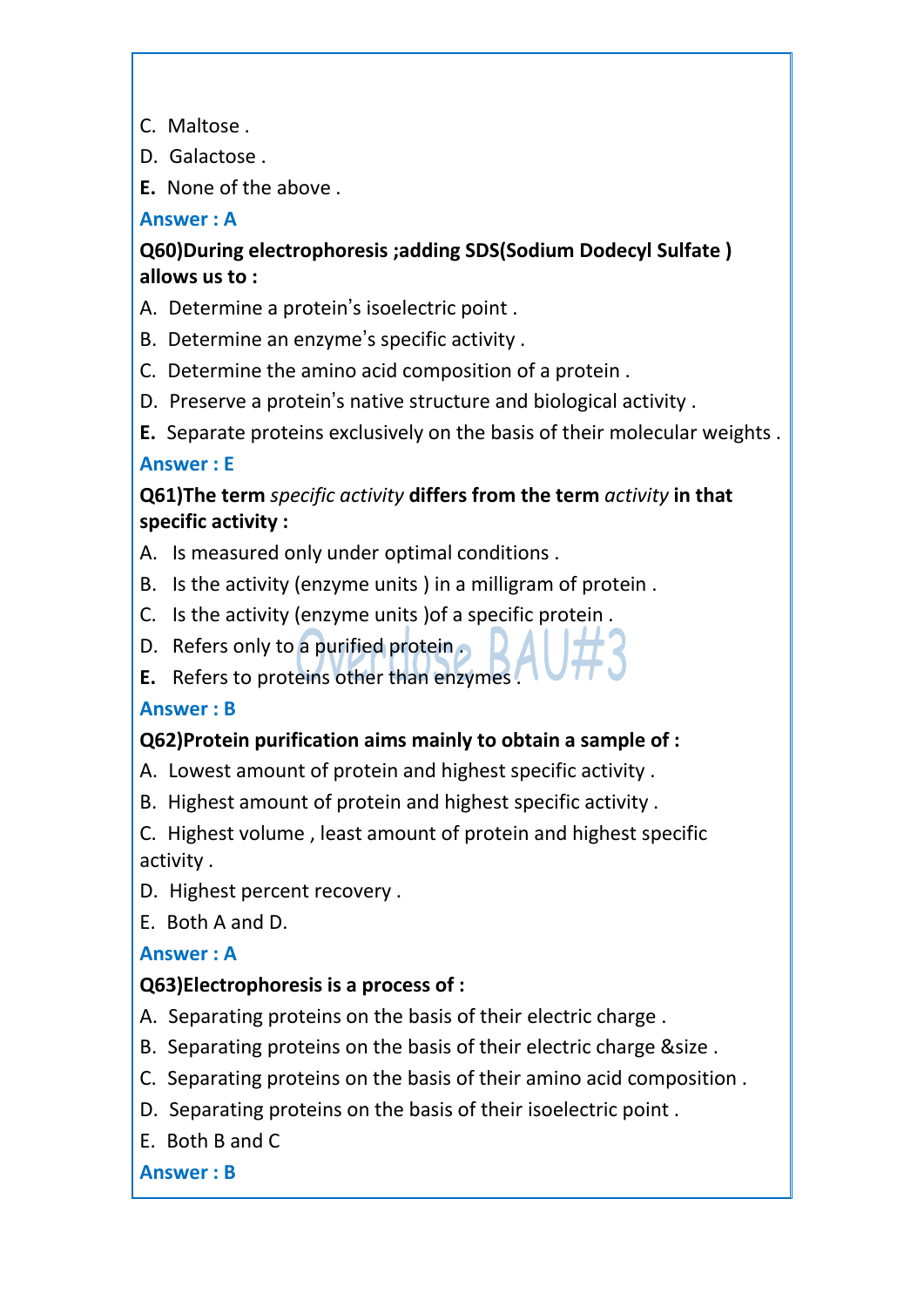# **Q64)Relating to chemical cleavage of polypeptides ; Cyanogen bromide (BrCN) is used to :**

A. Hydrolyze peptide bonds at the C-Terminus of methionine residues .

B. Hydrolyze peptide bonds at the N-Terminus of methionine residues.

C. Hydrolyze peptide bonds at the C-Terminus of lysine residues.

D. Hydrolyze peptide bonds at the C-Terminus of both methionine and lysine .

E. Hydrolyze peptide bonds at the N-Terminus of tryptophan residues . **Answer : A**

# **Q65)Chymotrypsin is one of the enzymes used in enzymatic cleavage of polypeptides ;it cleaves the peptide bond at the C-Terminus of :**

A. Tyrosine , Tryptophan and methionine .

- B. Phenylalanine and leucine.
- C. Methionine and tyrosine only .
- D. Tyrosine , phenylalanine , and arginine .
- E. Both A and B .

# **Answer :E**

# **Q66) Which out of the followings is not a fibrous protein :**

- A. Carbonic anhydrase  $\Box$  UUSC.
- B. Collagen .
- C. Fibrinogen .
- D. Keratin .

# **Answer : A**

# **Q67) In scurvy, which amino acid that is normally part of collagen is not synthesized :**

- A. Hydroxy Tryptophan .
- B. Hydroxy Tyrosine .
- C. Hydroxy Alanine .
- D. Hydroxy Proline .

### **Answer : D**

### **Q68) Which of the characteristics below apply to the amino acid Glycine :**

- 
- A. Optically inactive .<br>B. Hydrophilic, basic and charged .
- C. Hydrophobic .
- D. Hydrophilic, acidic and charged .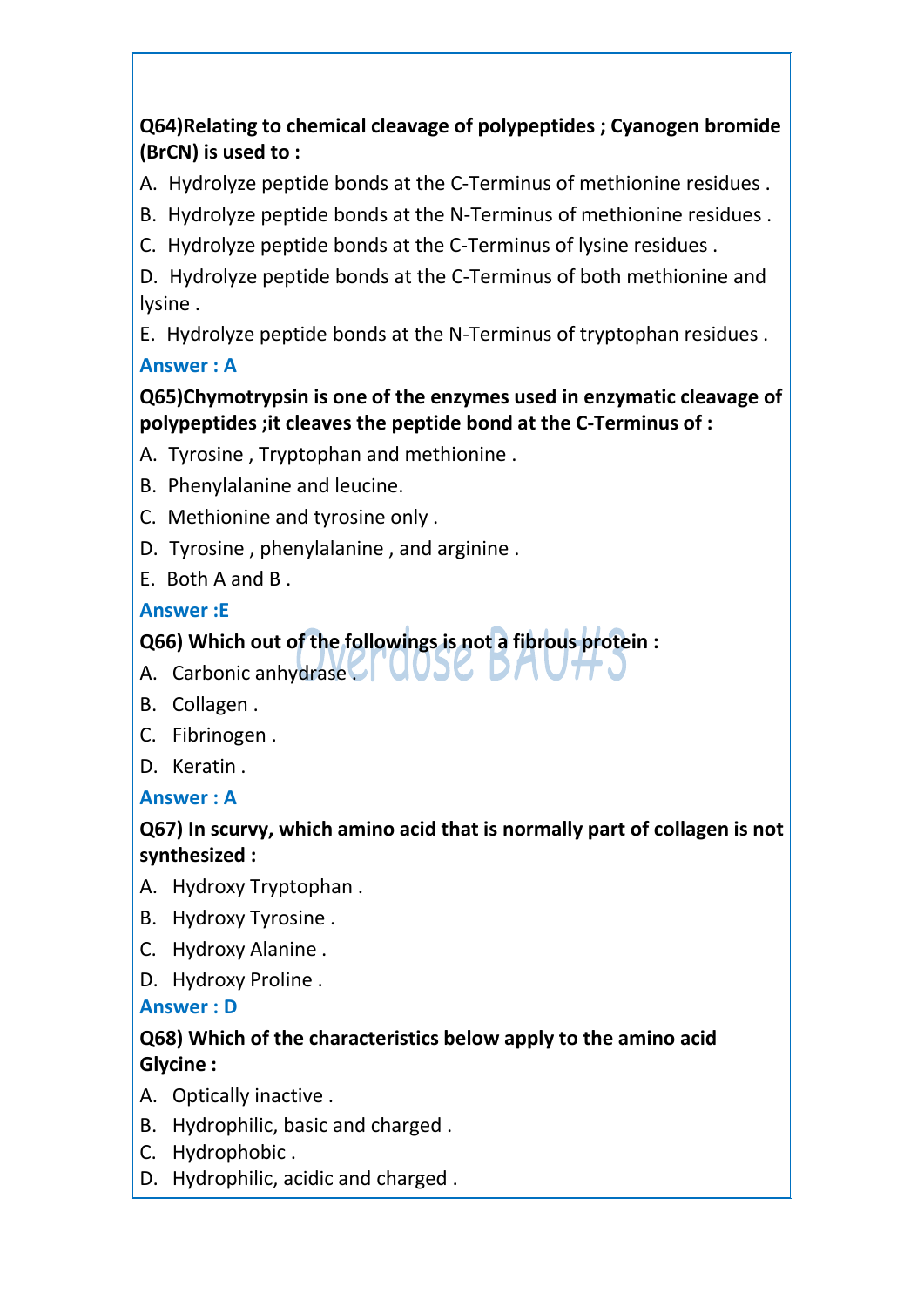#### **Answer : A**

**Q69)Which of the following amino acids in myoglobin, a globular protein, is highly likely to be localized within the interior of the molecule :**

- A. Arginine .
- B. Valine .
- C. Aspartic acid .
- D. Lysine .

#### **Answer : B**

### **Q70)Glycine and proline are the most abundant amino acids in the structure of :**

- A. Hemoglobin .
- B. Myoglobin .
- C. Insulin .
- D. Collagen .

### **Answer : D**

### **Q71)The two modified amino acids that are found in collagen are :**

- A. Glycine and proline  $\mathbf{A}$  and  $\mathbf{A}$  and  $\mathbf{B}$   $\mathbf{A}$
- B. Lysine and proline  $V$   $\bigcup$   $U \cup C$   $D \cap$
- C. Hydroxylysine and hydroxyproline .
- D. Hydroxyproline and hydroxyglycine.
- E. Lysine and glycine.

### **Answer : B**

**Q72)Menkes' syndrome which is characterized by growth retardation and kinky hair;reflects a dietary deficiency of :**

- A. Copper .
- B. Iron .
- C. Calcium .
- D. Iodine .
- E. None of the above .

### **Answer :A**

### **Q73)All of the amino acids that are found in proteins, except for proline, contain a(n) :**

- A. Amino group .
- B. Thiol group .
- C. Ester group .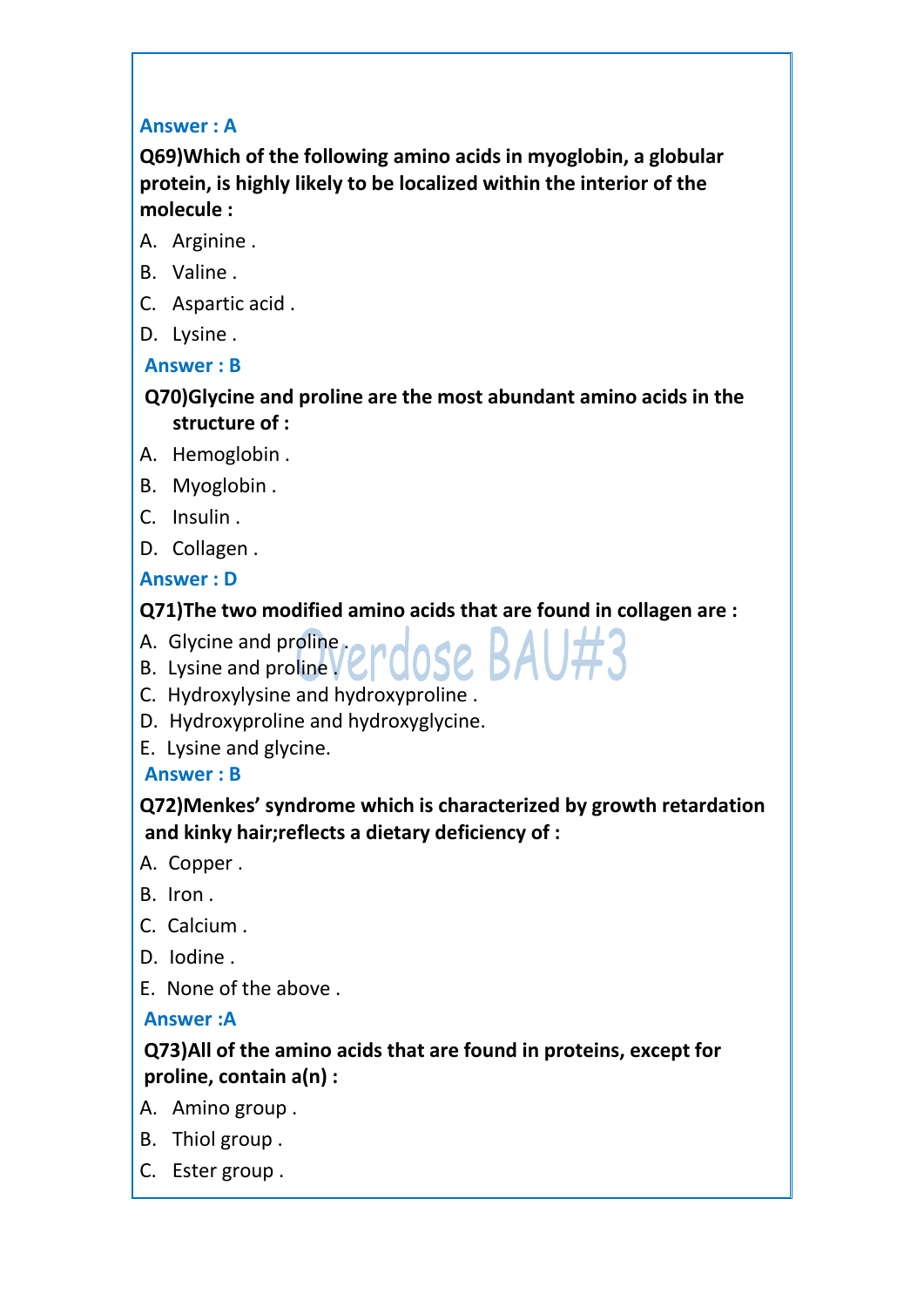D. Carboxyl group.

E. Carbonyl group .

### **Answer :A**

# **Q74)Of the 20 standard amino acids, only \_\_\_\_\_\_\_\_\_\_\_ is not optically active. The reason is that its side chain \_\_\_\_\_\_\_\_\_\_\_.**

- A. Alanine ; is a simple methyl group .
- B. Glycine ; is a hydrogen atom .
- C. Glycine ; is unbranched .
- D. Lysine ; contains only nitrogen .
- E. Proline ; forms a covalent bond with the amino group .

### **Answer : B**

# **Q75)Which of the following is correct concerning fetal hemoglobin?**

- A. Fetal hemoglobin is composed of two  $\alpha$  and two  $\gamma$  subunits.<br>B. Fetal hemoglobin has a higher affinity for O2 than maternal HbA.
- 
- C. Fetal hemoglobin binds 2,3-BPG more tightly than normal adult hemoglobin.
- D. Fetal hemoglobin binds oxygen less than HbA at all values of pO2.
- E. Both A and B. VP. POOSP. BAU.

### **Answer :E**

# **Q76)Which of the following statements describes** *Bohr Effect* **best :**

A. Lowering the pH and increasing the partial pressure of CO2 results in the release of O2 from oxyhemoglobin.

B. Increasing the pressure of CO2 results in the release of O2 from oxyhemoglobin.

C. Increasing the pH and partial pressure of CO2 results in the release of O2 from deoxyhemoglobin .

D. None of the above .

### **Answer :A**

# **Q77)Regarding to Sickle Cell Anemia ;Which of the following statements is correct :**

A. It is caused by an impaired production of  $\alpha$  -Chains of Hb.

B. It is caused by a substitution of Glu residue for a Phe residue at the  $\beta$  6 position.

C. It is caused by because of oxidation of the proximal histidine and loss of heme group .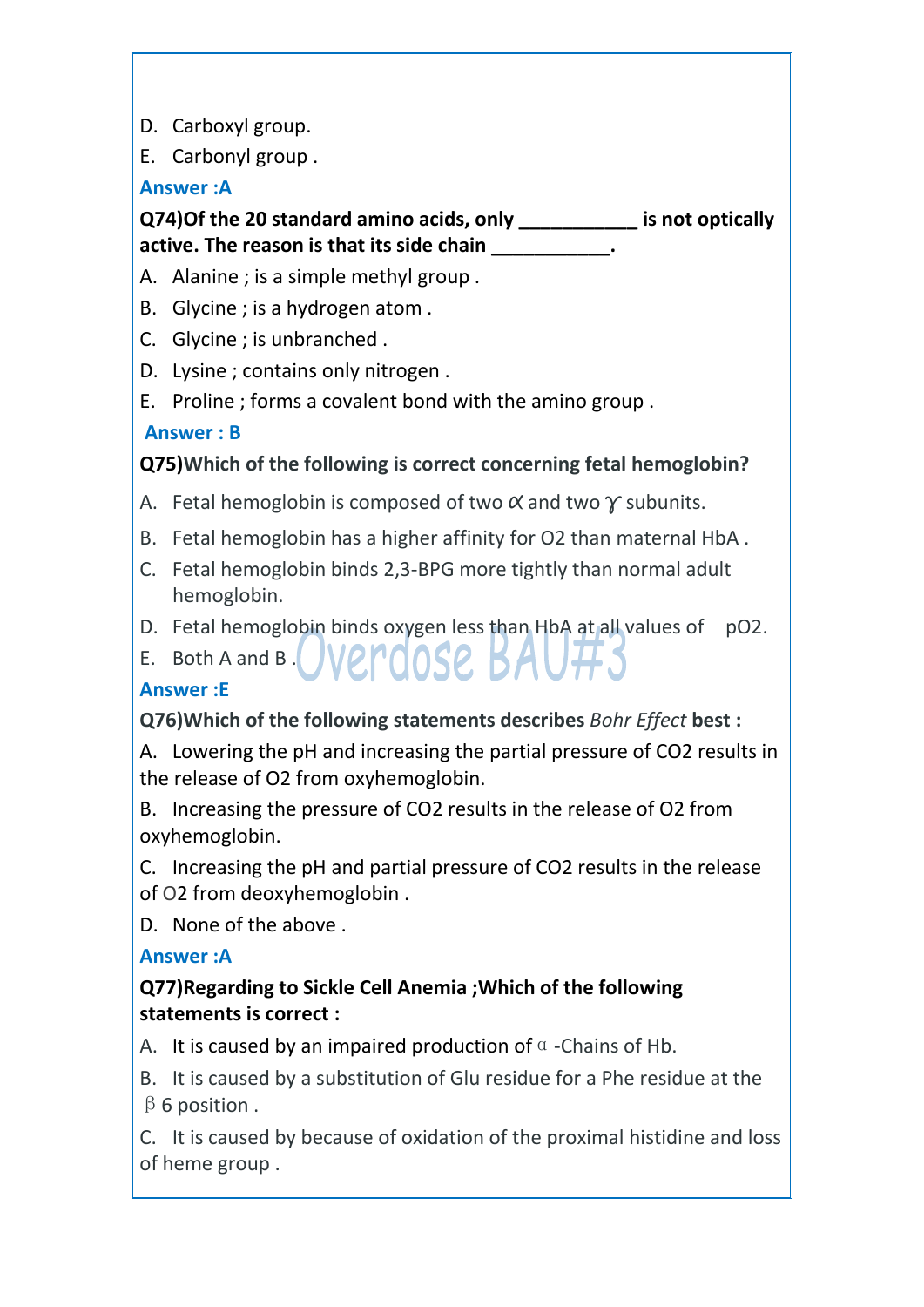D. It is caused by a substitution of Val residue for a Glu residue at  $\beta$  6 position .

E. It is caused by a substitution of Glu residue for His at the C-Terminus of the  $\alpha$  -chain.

**Answer : D**

**Q78)Binding of 2,3-bisphosphoglycerate (BPG) has the following effects on hemoglobin :**

A. Promotes O2 dissociation from Hb.

B. Leads to a higher affinity to O2.

C. Causes a conformational changes in the Hb which in turn leads to closure of the cavity that BPG binds to .

D. Both A and C.

# **Answer : D**

# **Q79)Majority of the monosaccharides found in the human body are of :**

- A. L-type .
- B. D-type .
- C. Mixture of D-type &L-type .
- D. None of the above  $\ell$  Processe  $BAU#3$

# **Answer : B**

# **Q80)Sucrose is a disaccharide composed of :**

- A. 2 subunits of Glucose .
- B. Glucose and Fructose .
- C. Glucose and Galactose .
- D. Fructose and Galactose .

# **Answer : B**

**Q81)The aldose sugar among the following is :**

- A. Arabinose .
- B. Ribulose .
- C. Fructose .
- D. Ribose .
- E. Both A and D .

# **Answer :E**

**Q82)**"**NOT readily available in our diets, beneficial for cartilage regeneration and joint inflammation "**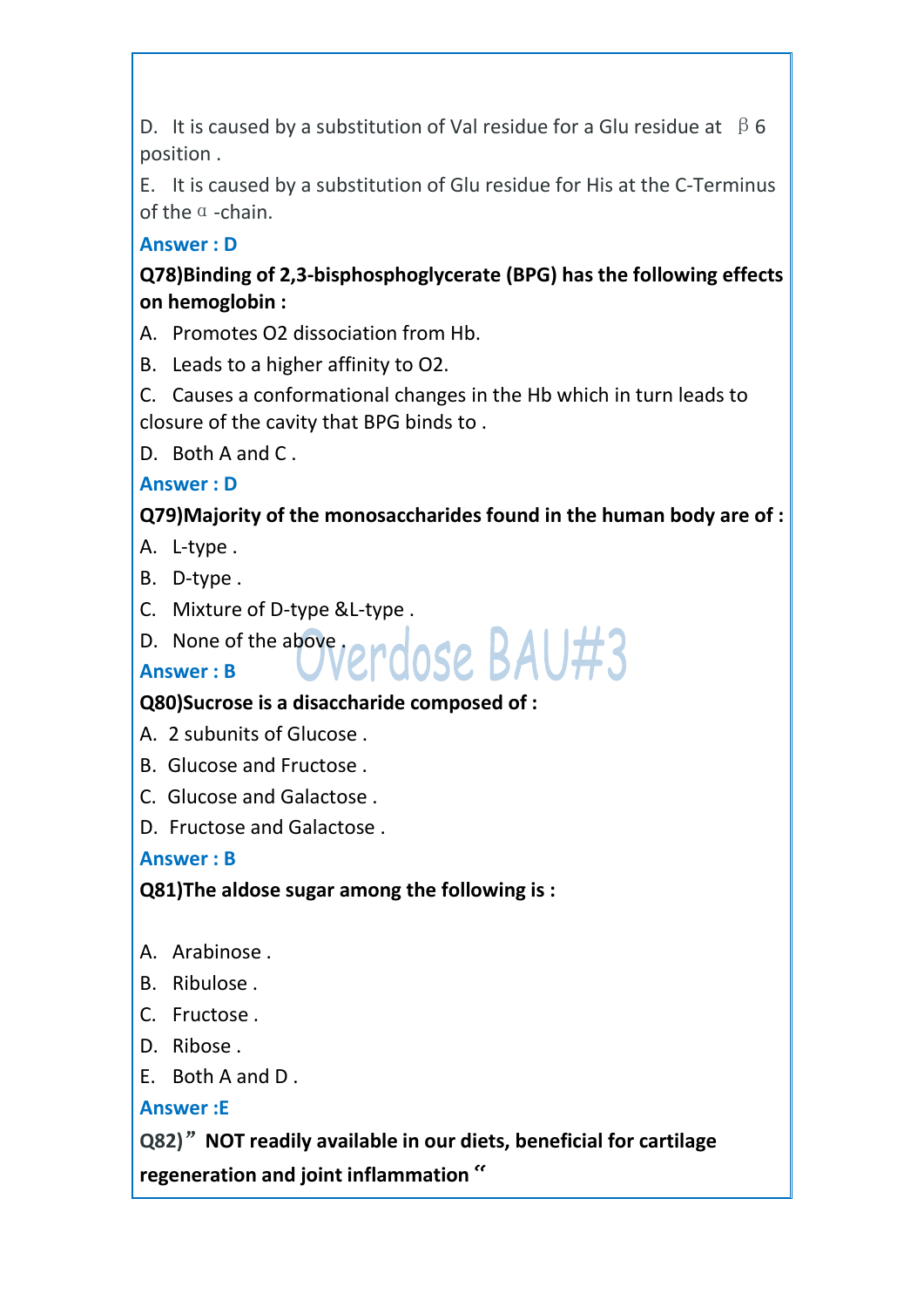**The previous description applies best to which of the following sugars :**

- A. N-acetylglucoseamine .
- B. N-acetylnuraminicacid .
- C. Xyulose .
- D. Glucose .
- E. Fucose .

#### **Answer : A**

### **Q83)Breast milk contains all of the following sugars , EXCEPT :**

- A. Fructose .
- B. Galactose .
- C. Fucose .
- D. N-acetylglucoseamine .
- E. N-acetylnuraminicacid .:

#### **Answer :A**

### **Q84)Which of the following sequences correctly represents the sweetness of Glucose , Sucrose and Fructose :**

- A. Glucose <Sucrose <Fructose .
- B. Sucrose <Glucose <Fructose Se BAU#3
- C. Fructose >Sucrose > Glucose .<br>D. Fructose = Glucose = Sucrose
- 

### **Answer: C**

**Q85)Which of the following sugars acts as a precursor for synthesis of Vitamin C in plants :**

- A. Fructose .
- B. Ribose .
- C. Glucose.
- D. Ribulose .

### **Answer :C**

### **Q86)Which pair of the following is an example of epimers :**

- A. Glucose & Galactose .
- B. Glucose &Ribose .
- C. Mannose& Glucose .
- D. Ribose & Mannose .
- E. None of the above .

#### **Answer : A**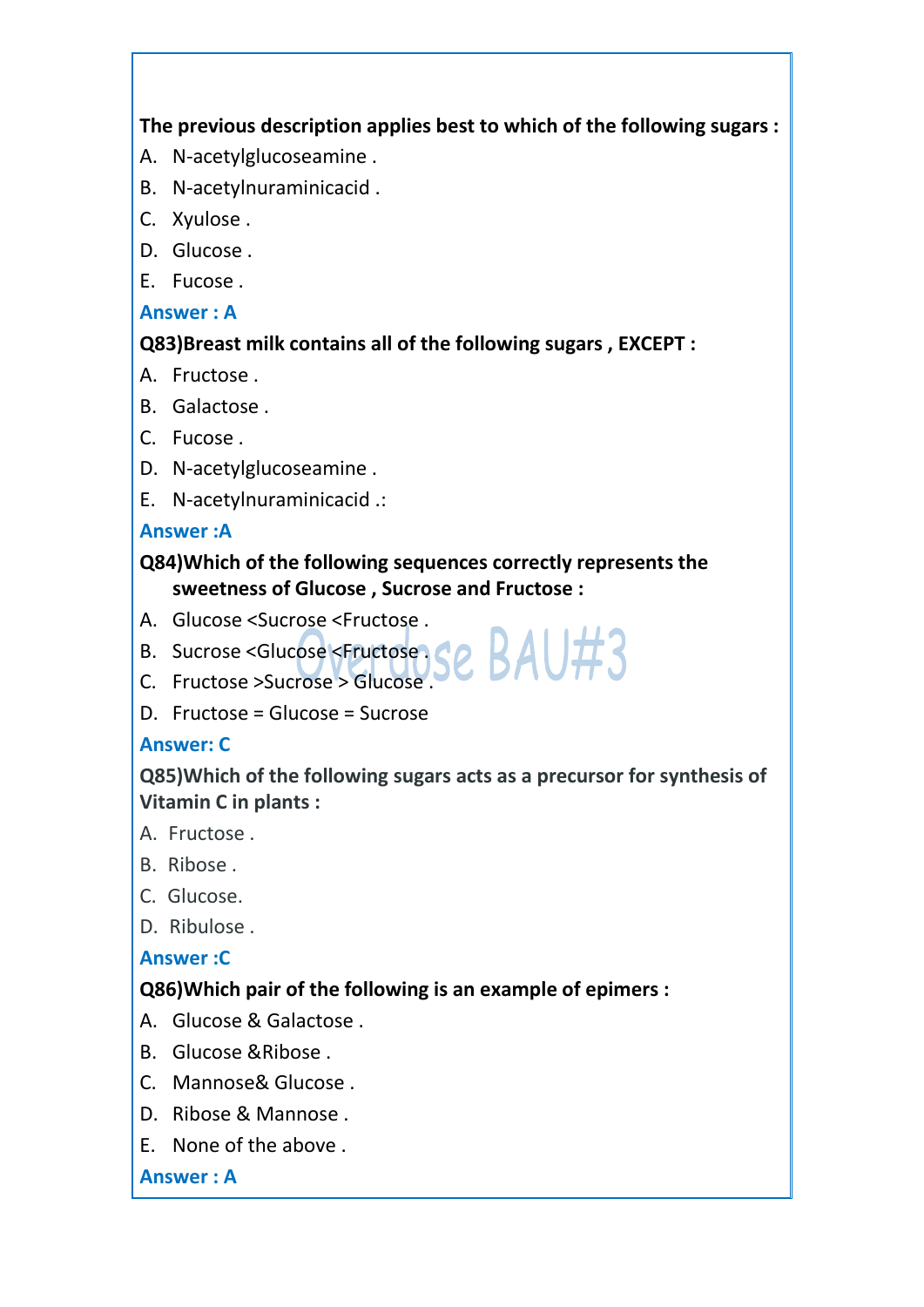# **Q87)When Sugars cyclize; the additional chiral carbon formed is called :**

- A. Penultimate Carbon .
- B. Anomeric Carbon .
- C. Gamma Carbon .
- D. Alpha carbon .

#### **Answer : B**

#### **Q88)Which of the following is NOT a reducing sugar :**

- A. Sucrose .
- B. Maltose .
- C. Lactose .
- D. Fructose .
- E. All of the above are reducing sugars .

#### **Answer :A**

### **Q89)One of the following is found in DNA :**

- A. Fucose .
- B. Ribose.
- C. Ribulose. Overdose BAU#3
- D. Deoxyribose .
- E. Glucose .

### **Answer : D**

### **Q90)Which of the following statements describes Amylose best :**

- A. Unbranched linear polymer with alpha 1-4 glycosidic linkages.
- B. Unbranched linear polymer with beta 1-4 glycosidic linkages.
- C. Highly branched, branched sites contain alpha 1-6 glycosidic linkages.
- D. Highly branched, branched sites contain beta 1-6 glycosidic linkages.

### **Answer : A**

### **Q91)Glycogen ,storage form of glucose in animals , is stored in :**

- A. Muscles &Liver .
- B. Muscle &Brain .
- C. Liver &Pancreas .
- D. Muscles &Kidney .

#### **Answer : A**

### **Q92)One of the following sugars forms the exoskeleton of anthropods :**

A. Agarose .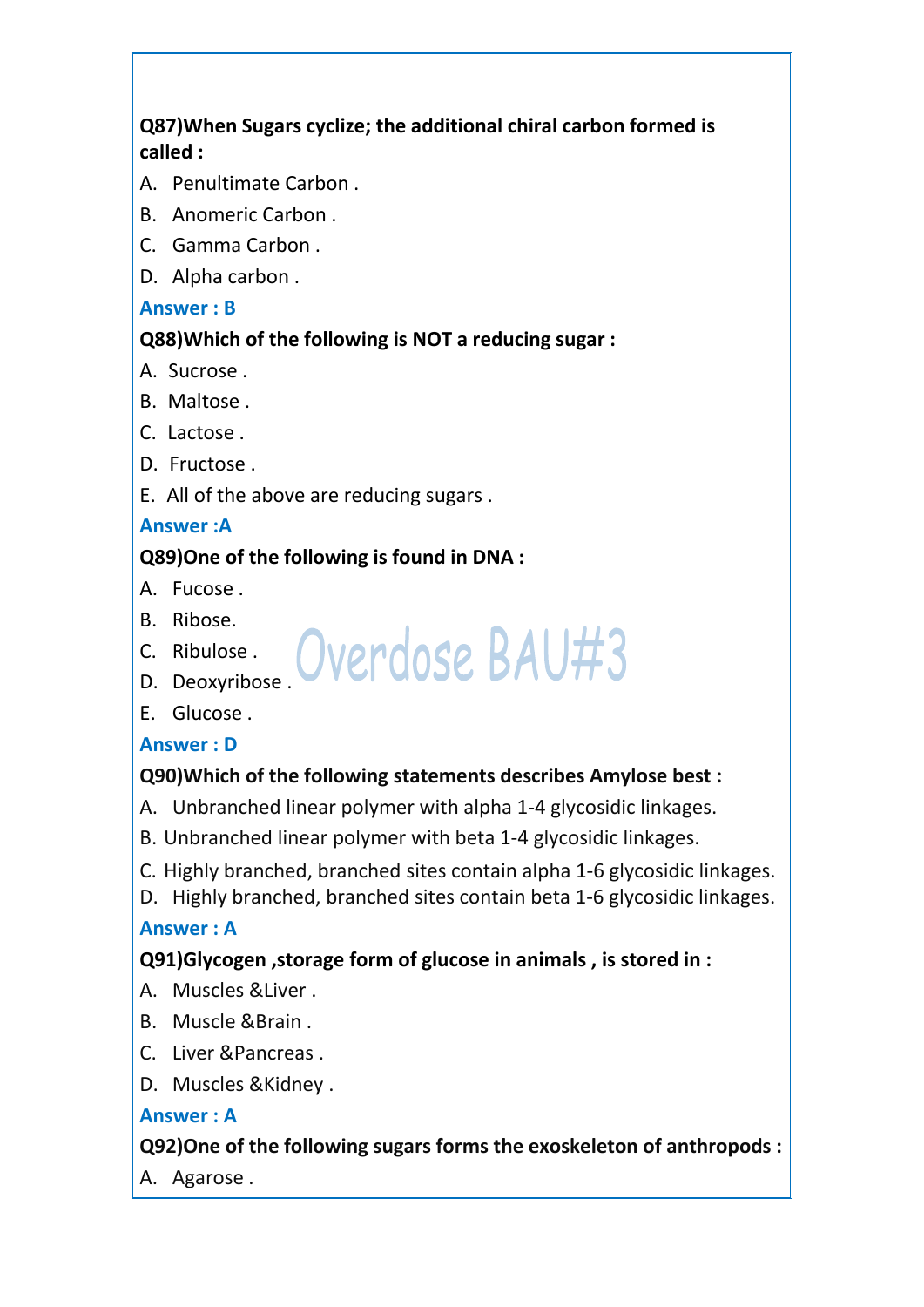- B. Cellulose .
- C. Chitin .
- D. Starch .

**Answer : C**

**Q93)The most abundant carbohydrate found in nature is:**

A. Starch .

- B. Glycogen .
- C. Cellulose .

D. Chitin .

#### **Answer : C**

**Q94)) In Bacterial cellwall, the tetrapeptide that cross-links the polysaccharide contains mainly two amino acids which are:**

- A. D-Ala & D-Gln .
- B. D-Ala & D-Asn .
- C. L-Ala & D-Gln .
- D. L-Gln & L-Ala .

# Answer:A Cyprologe RAIL#3

**Q95)In amylopectin the intervals of glucose units of each branch is:**

- A. 10-20.
- B. 24-30.
- C. 30-40.
- D. 50-60.

#### **Answer :B**

### **Q96)Which of the following is used as Commercial sweetener in sugarless gum and candy :**

- A. Glucitol .
- B. Xyulose .
- C. Sorbose .
- D. Sucrose .
- E. Sucralose .

**Answer : A**